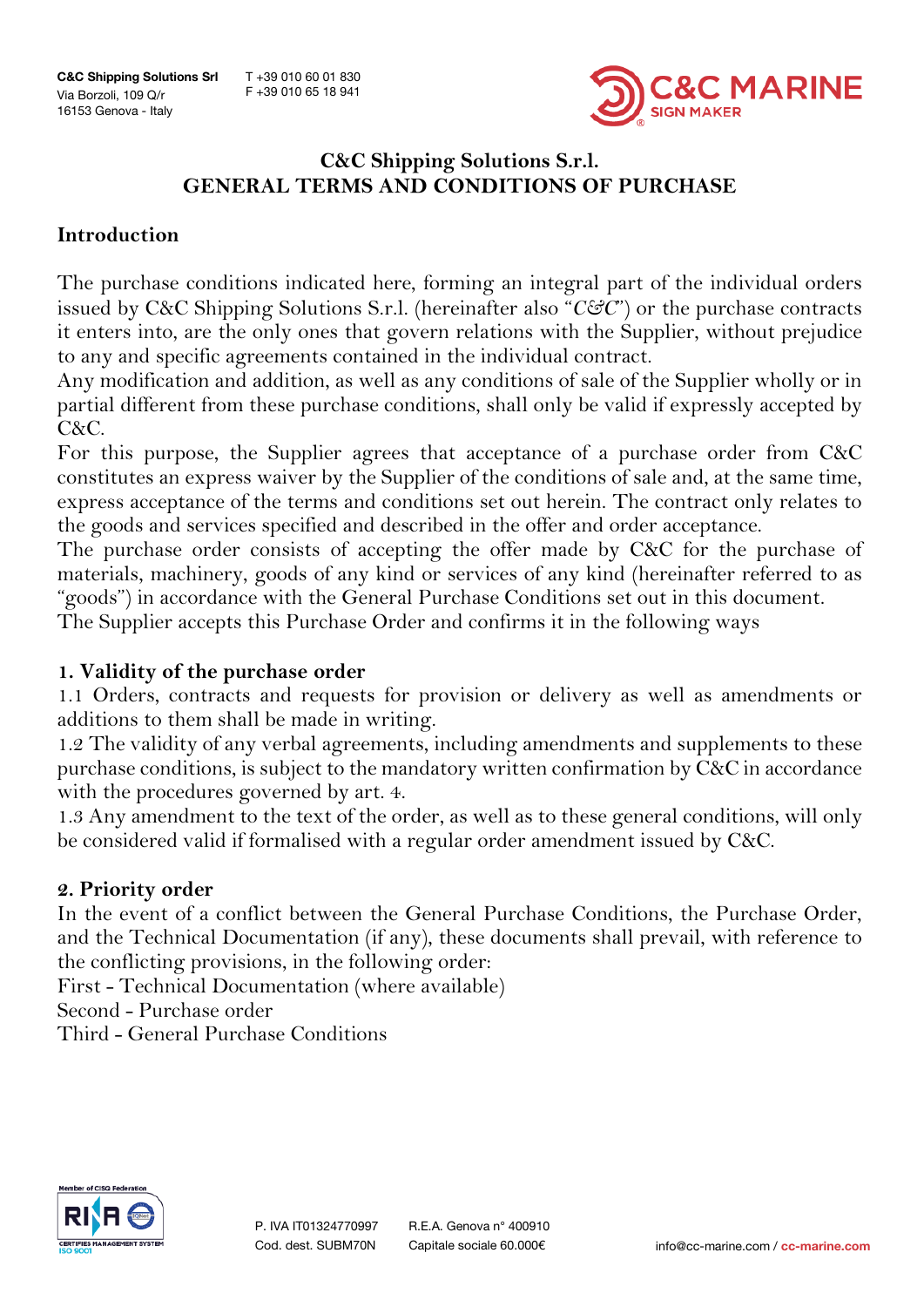### **3. Definitions**

3.1 Goods means the goods indicated in the Purchase Order and in the Technical Documentation (where available).

3.2 Purchase Order means the order submitted by C&C to the Supplier for Goods or Services.

3.3 Buyer means the Company C&C that places an order and intends to purchase goods or obtain services from the Supplier.

3.4 Services means one of the services indicated in the Purchase Order and in the Technical Documentation (where available).

3.5 Supplier means the company providing the Goods and/or Services.

3.6 Technical Documentation means any technical specification the Goods or Services must comply with.

### **4. Acceptance of the order**

4.1 In order to conclude the supply contract, the Supplier shall send C&C a copy of the order duly signed for acceptance within 10 days (or as soon as possible in the specific case).

4.2 Unless otherwise agreed between the parties, an order will be considered final and binding upon receipt by C&C of the confirmation of the order by the Supplier. Communications received by fax or data transmission will also be considered as written confirmations.

4.3 Failure to confirm your order within 10 (ten) days will give C&C the right to cancel the order. Any condition contained in the order confirmation that modifies, conflicts or contradicts any of these terms and conditions shall be considered invalid and not applicable unless expressly accepted in writing by C&C. Otherwise, C&C may consider the contract not concluded. In any case, the performance of the order automatically implies acceptance of these conditions by the Supplier.

4.4 Estimates shall be binding and shall not give rise to any compensation for the Supplier, unless otherwise expressly agreed between the Supplier and C&C.

### **5. Changes to the order**

5.1 C&C may ask the Supplier - during the performance of the contract - to make any changes which are deemed necessary to the content of the order.

5.2 The Supplier shall promptly inform C&C of any change in price or timing made necessary by the changes required by C&C itself; such changes shall be agreed in writing between the contractual parties resulting in a change to the purchase order or a new purchase order signed by both contractual parties.

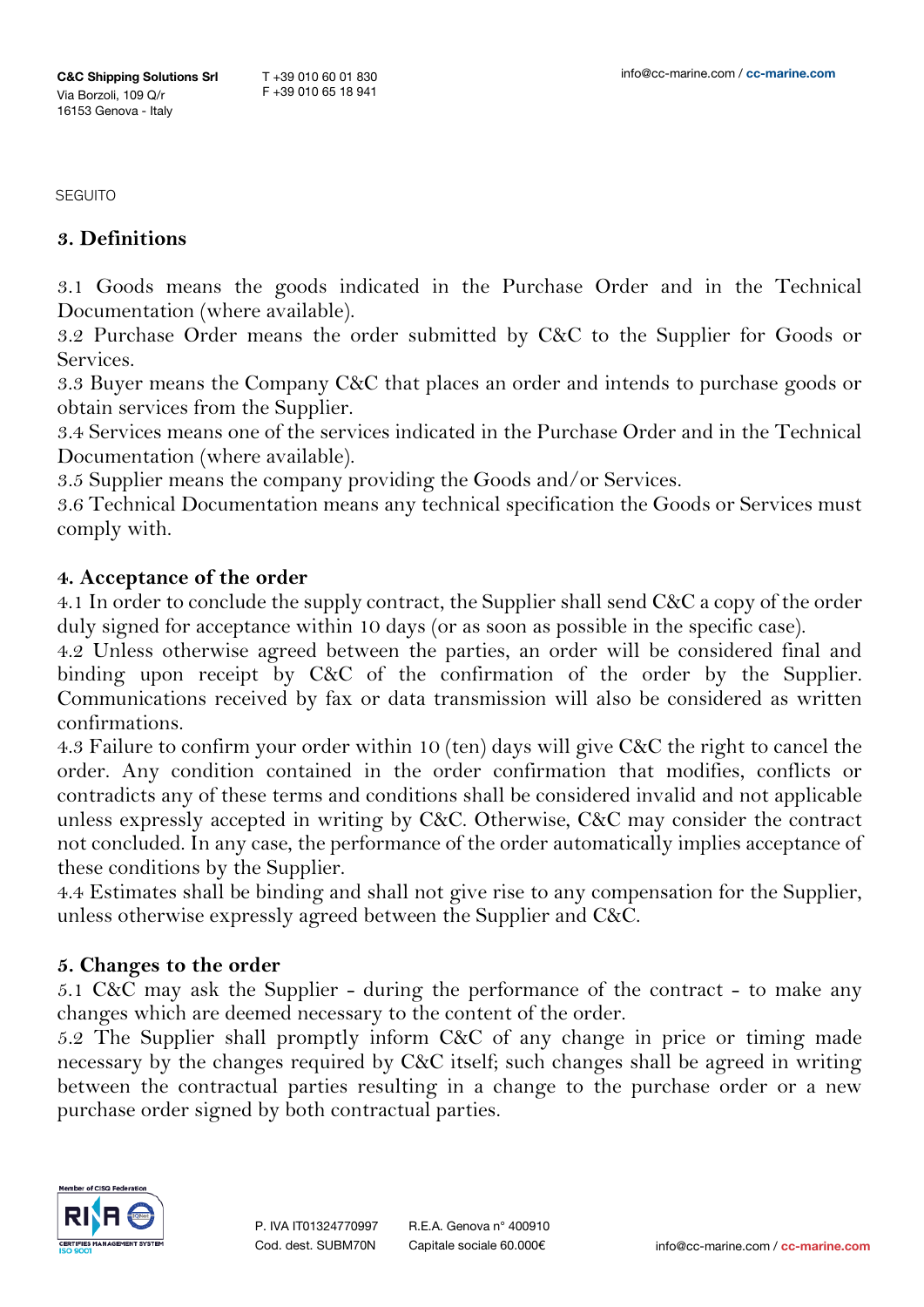### **6. Characteristics of the goods/Supply of services**

6.1 The Supplier acknowledges and accepts that the terms indicated by C&C in the order, terms relating to the delivery times of the goods, should be considered essential.

6.2 The dates and terms agreed in writing are binding for the Supplier. The timely fulfilment of the delivery dates is determined by the date of receipt of the goods by C&C. The Supplier will transport the goods to the address indicated in the purchase order or, in the absence of such an indication, to C&C's address.

6.3 Provisions or deliveries outside the specifications indicated in the order or contract are only admissible with the prior written consent of C&C. The Supplier will only deliver the quantities requested in the order. C&C may reject any excess quantities. The delivery documentation (delivery note) must indicate C&C's order number: if missing C&C reserves the right to refuse the delivery.

6.4 The Supplier shall provide C&C's production and delivery plans on request and shall reasonably inform C&C if any delays to any of these plans are expected by the Supplier. In the event that the Supplier is delayed, C&C shall be promptly informed of the delivery terms if changed.

6.5 If the Supplier is responsible for installation or commissioning and unless otherwise agreed, all related indirect costs, such as travel and transport costs, the supply of tools and reimbursement of expenses, shall be borne by the Supplier.

6.6 If the Supplier does not supply the goods or perform the services by the time specified in the Purchase Order, C&C may, without prejudice to its right to assert and protect its claims elsewhere and with different protection instruments:

(i) require payment of 2% (two per cent) of the fee for the goods and services concerned for each calendar day after the original delivery date up to a maximum of 10%: at C&C's choosing, this amount will be deducted from the payment related to the supply or future payments made by C&C or refunded by the Supplier. If this delay involves additional and higher shipping costs (e.g. by air), the latter will be the sole responsibility of the Supplier.

(ii) in the event of a delay (in whole or in part) of more than 15 days from the agreed delivery date, without any additional cost or expense of any kind at its expense, declare the contract terminated, with the right to acquire the penalties already accrued and compensation for any further damages suffered or to purchase the same or similar goods or to request the same or similar services elsewhere. In this case, the Supplier must, at C&C's request, issue a credit note to C&C for the amount equal to any sums already pre-paid by the latter and immediately refund C&C the pre-paid amounts. C&C may also charge the Supplier for any price differences and other reasonable expenses incurred in connection with the above.



R.E.A. Genova n° 400910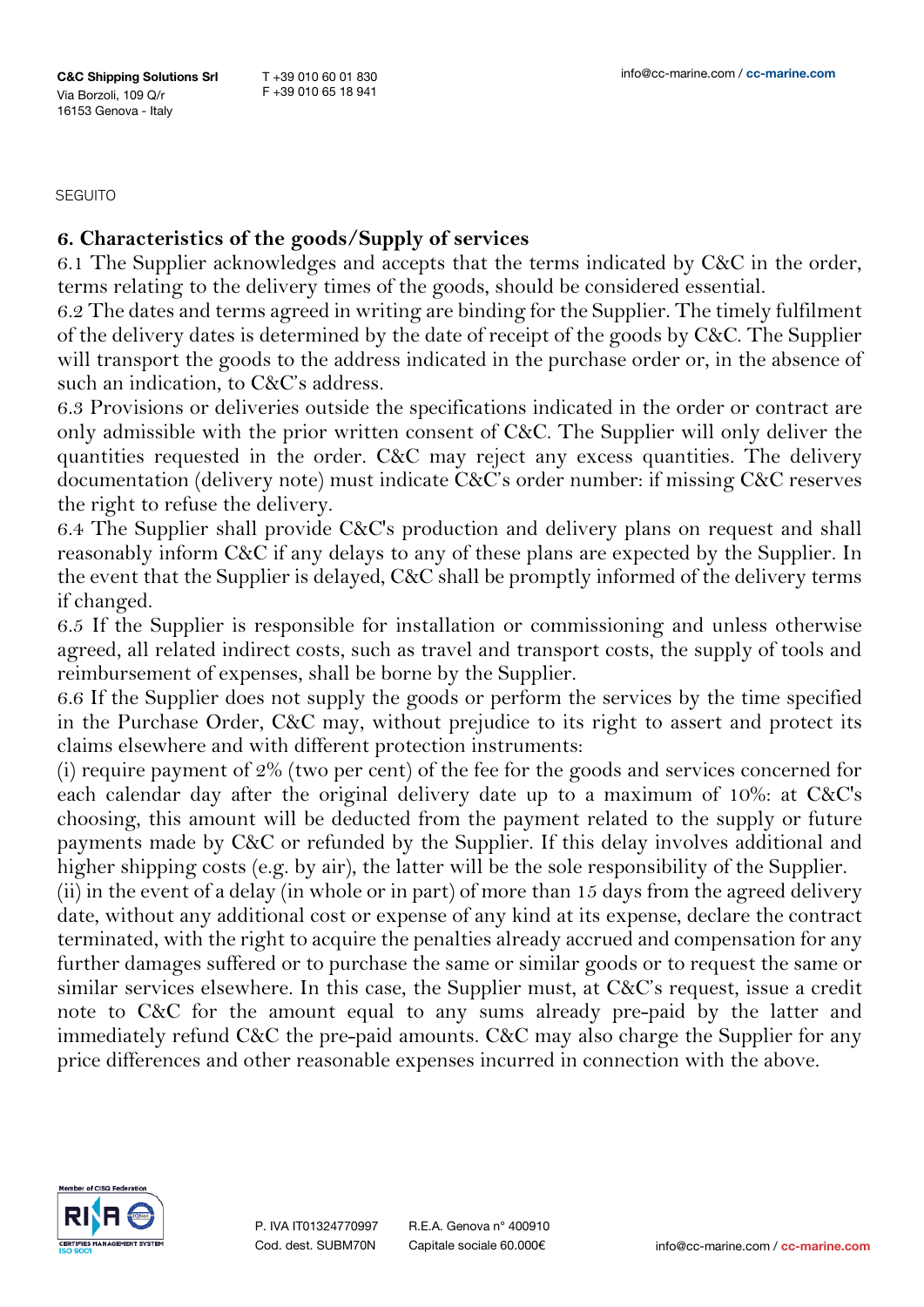6.7 The unconditional acceptance of the delivery of goods or the provision of late services will not and cannot in any way be understood and treated as a waiver by C&C of the claim for damages.

6.8 As a rule, partial provisions or deliveries are not permitted unless C&C has expressly accepted them in writing.

6.9 The quantities, weights and dimensions indicated by C&C during acceptance of the goods shall be valid for the purposes of any claim.

6.10 It will be possible for C&C to report material to the Supplier that has been delivered that does not conform to that ordered or that has hidden defects or vices, even after the use and eventual installation in place, and even if the invoices related to it have already been paid, within the period of 60 days from their discovery. In this case, the Supplier is obliged and required to replace it in strictly technical times, with regard to C&C's work planning requirements. In the event that C&C objects, during the performance of the work, to any defects of the goods, any additional costs will be borne by the Supplier and C&C may directly reduce them from the amounts due to the Supplier following written notice.

6.11 The Supplier is responsible, at the same time as the supply is carried out, for providing all the necessary and suitable documentation for its regular use to C&C.

6.12 The performance standards desired by C&C, the configurations and purposes specified by C&C, shall not exempt the Supplier from its obligation to provide technically defect-free solutions. The Supplier shall promptly inform C&C whether the above performance standards, configurations or purposes conflict with this solution, or whether changes or improvements to the aim or purpose of the performance are necessary or appropriate for other reasons. Additional services or modifications performed without C&C's prior written permission shall not be used as a basis for claims by the Supplier.

6.13 C&C shall be informed immediately if the industrial or intellectual property rights of third parties are necessary to carry out the order, even if there is a risk.

6.14 The services shall be performed in accordance with the intention of the contract and the purpose of the service. The Supplier shall comply with applicable regulatory legislation, safety practices and related measures, including C&C safety regulations

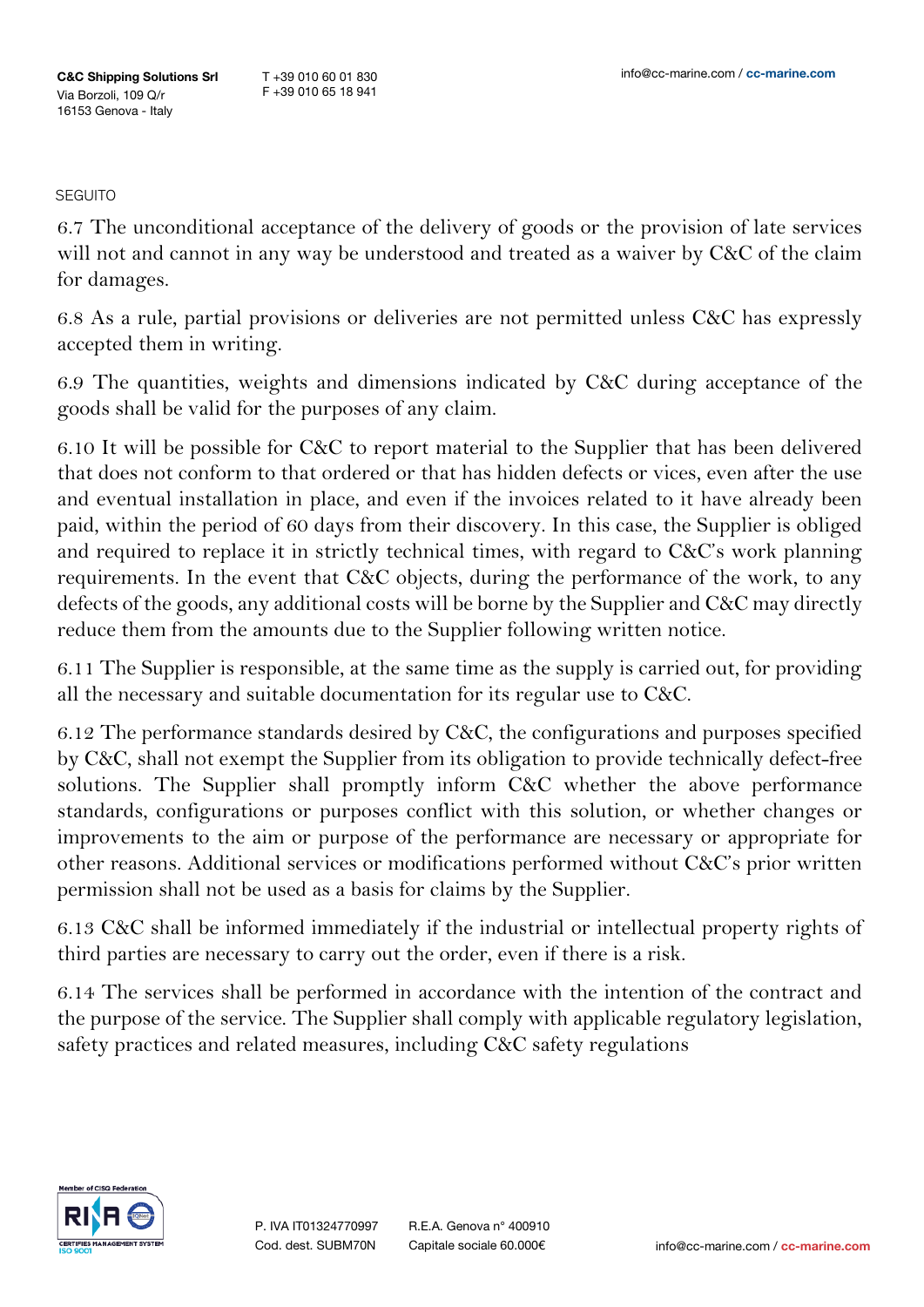6.15 When executing the order, the Supplier undertakes to respect  $C\&C's$  interests, adopting and implementing any measures to protect C&C.

6.16 Any risks related to the loss of goods during transport shall remain with the Supplier until they are delivered to the address indicated in the purchase order, or in the absence of this specific address, to C&C's address. It is specified that the goods purchased will become the property of C&C upon receipt and removal of the reservation.

6.17 The goods shall be packed in such a way as to be clearly identified and shall also show the quantity of each package, the Purchase Order reference, as well as any C&C part or item code and each Supplier batch or batch number. The packaging of the goods must be suitable for the type of goods and their purpose.

6.18 The Services shall be provided at the address indicated in the Purchase Order or, in the absence of this indication, to C&C's address.

6.19 The packages should be considered the Supplier's responsibility and must be sized and designed to avoid any damage during transport and delivery on land and during any boarding and on-board sorting or on-site delivery.

6.20 Any additional costs incurred by C&C as a result of non-compliance with the above shall be borne by the Supplier.

### **7. Force majeure**

7.1 In the event of a force majeure, trade union disputes, interruptions of activities outside of C&C's control, riots, government measures and other unavoidable events, C&C is free from the obligation to accept goods and/or services, according to the planned deadlines for the duration of such events. During these events, and for the next 2 (two) weeks, C&C will have the right – without prejudice to any other right it has – to withdraw from the supply contract if such events are detrimental wholly or partially to the supply in question.

### **8. Contractual documentation – Anti-Mafia Certification**

The Supplier acknowledges and agrees that C&C may request - even in a preventive way the production of technical or professional certificates certifying the Supplier's particular

suitability or qualifications. A similar request can be made with respect to the so-called "Anti-Mafia Certifications".

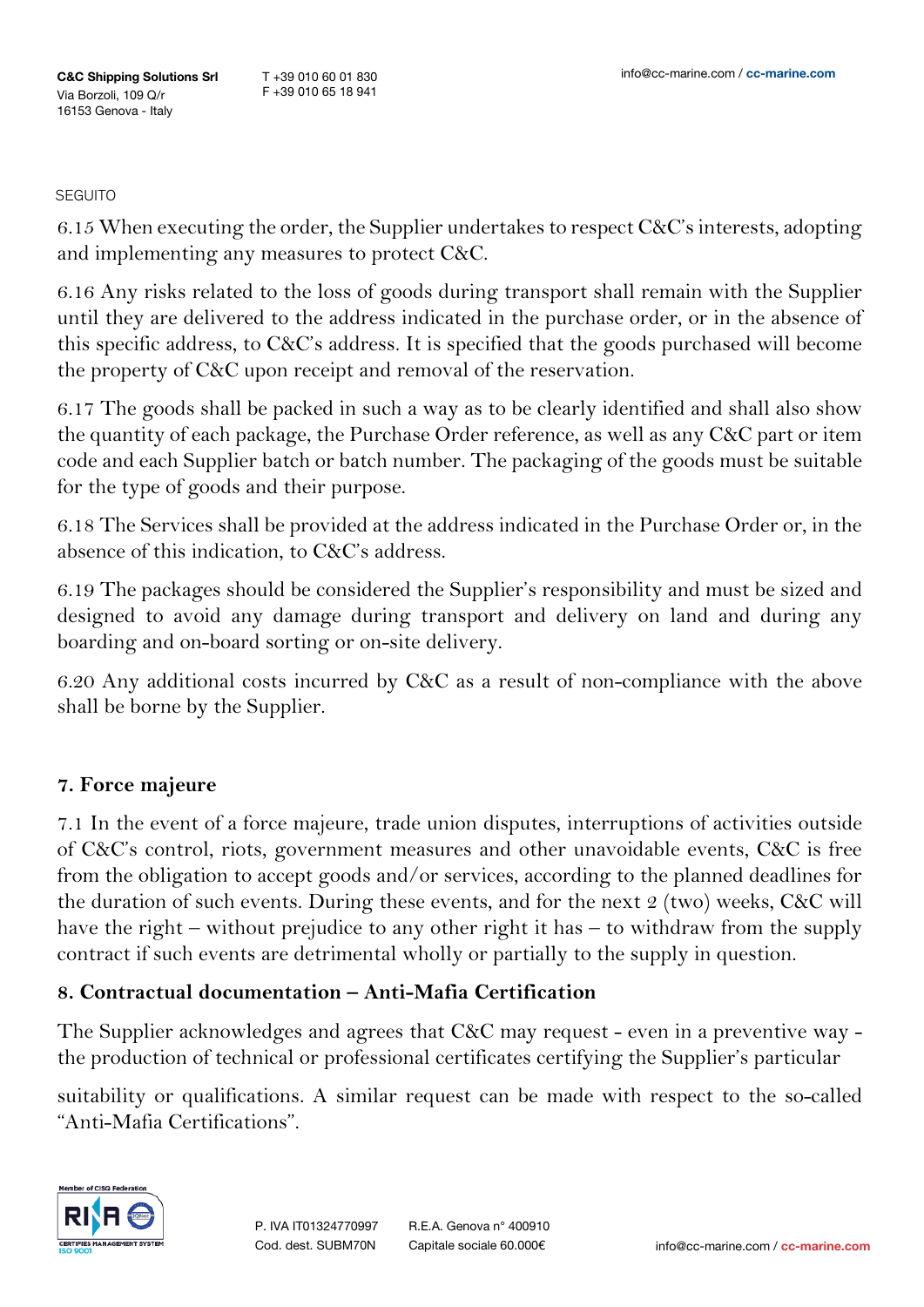## **9. Contract assignment prohibited**

The Supplier is prohibited from assigning or transferring the contract to third parties unless C&C has given its written consent for the assignment or transfer.

### **10. Credit assignment prohibited**

By way of derogation from Articles 1260 and subsequent of the Civil Code, the Supplier is expressly prohibited from assigning credits relating to C&C's order, unless C&C gives its written consent for the assignment.

## **11. Subcontracting prohibited**

11.1 The Services shall be performed under the sole responsibility of the Supplier and by its appropriately trained staff.

11.2 The works may under no circumstances be subject to subcontracting unless C&C gives its express written permission.

11.3 Before the start of any processing, C&C will exclusively issue any authorisation to use subcontracting. In order to obtain such prior authorisation, the Supplier must notify C&C of the technical reasons which lead to the use of subcontracting. The Supplier shall also indicate the name of the subcontractor and any other data identifying the subcontractor and shall provide a list of the personnel employed. The authorisation does not waive the Supplier of liability under the applicable law and the agreement between the parties.

11.4 The Supplier undertakes to make all the rules prescribed for its employees also applicable to subcontractors' staff.

### **12. Testing**

12.1. The Supplier acknowledges the possibility that the goods subject to the order may have to be tested.

12.2 The testing, where provided, must be carried out by the Supplier by the bodies responsible in the order text, according to the standards provided by these Institutions, or by internal bodies of the Supplier responsible for this purpose, with the issue in such case of the relative private certificate.

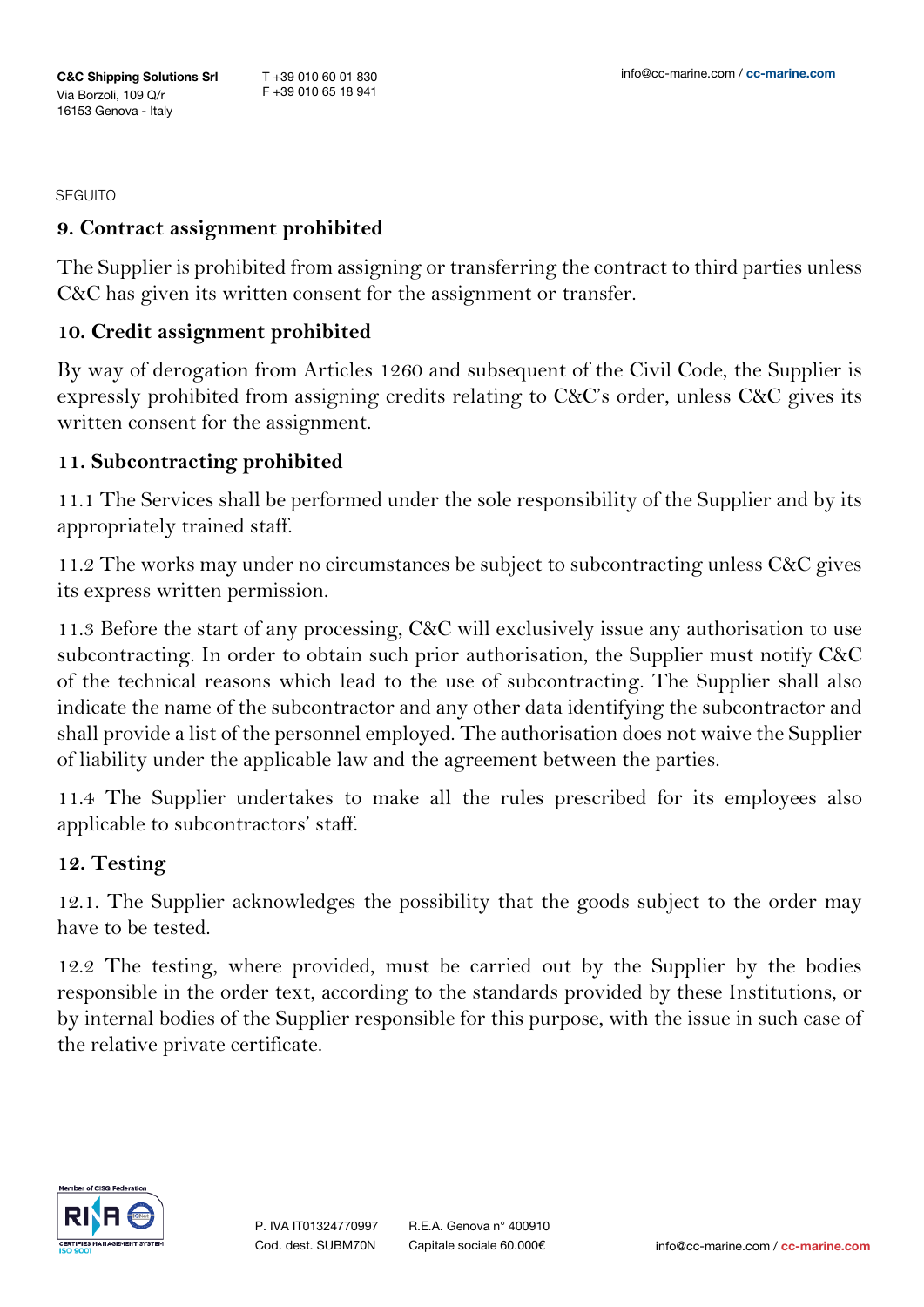T +39 010 60 01 830 F +39 010 65 18 941

#### **SEGUITO**

12.3 The Supplier shall bear all costs of testing, including any repetition, and, the fees of the Agents of the external bodies for testing carried out in the workshops of the Supplier and its sub-Suppliers, and, where prescribed, for testing at in  $C&C$  plants or on-board ships under construction or repair. Regardless of the prescribed testing, C&C reserves the right to check, at any time and with the systems it deems most appropriate, that the orders of the parts the Supplier is responsible for and those of any of sub-suppliers it may have perfectly match the requirements.

### **13. Work progress**

13.1 A detailed programme of the progress of the works and partial deliveries will be sent by the Supplier for orders involving differentiated deliveries, whether in the case of goods, services or contracts. In order to control this progress and the quality of the work, without prejudice to any responsibility the Supplier has in this regard, free access to its workshops and to those of its sub-suppliers must be granted to those appointed by C&C and by its Clients.

13.2 Such persons shall have the right to carry out all the tests which they consider appropriate in order to check that the order meets the requirements of both the supplied and the sub-supplied parts.

13.3 All the material costs for the tests shall be borne by the Supplier.

13.4 Finally, the managers of C&C and its clients will have the right to attend the tests.

## **14. Guarantee**

14.1 The Supplier assumes in respect of C&C the full guarantee of the design (where it is competent) and of the performance of the supply both for the correspondence of the technical data and the operation, and for the quality of the materials used, the manufacturing and operation of all its parts and as a whole.

14.2 This guarantee shall last for 12 months from the date of delivery or, in the case of supplies of goods or services to the shipbuilding sector, 15 months after delivery of the ship to the Shipowner by the Shipyard.

14.3 In order to meet the inherent obligations, and upon explicit request, the Supplier shall be required to repair and/or replace any part of the supply which is found to show defectsor differences as soon as possible at its own expense, to C&C's facilities or elsewhere, provided that they are reported within 60 days of their detection.

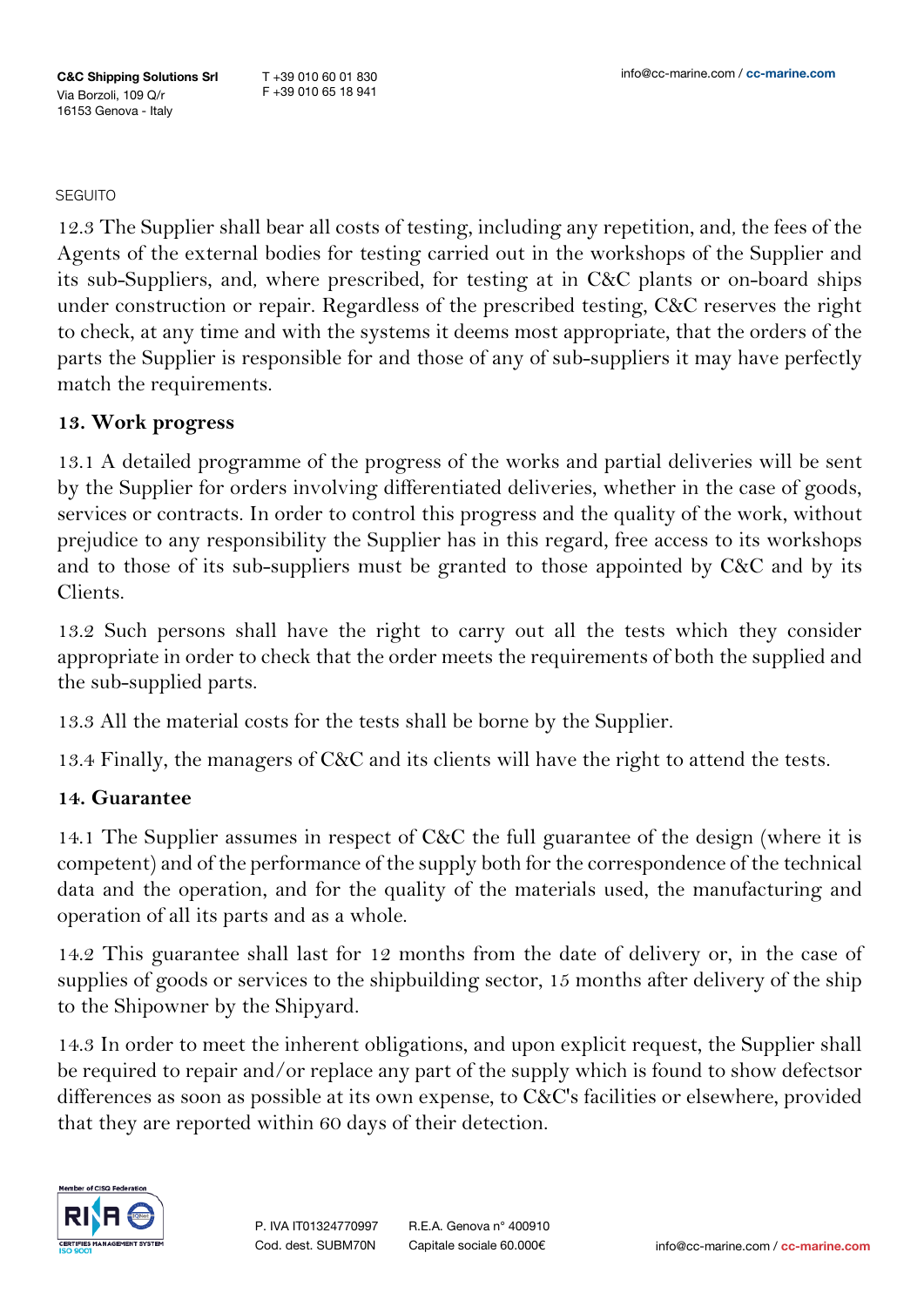14.4 Repaired and/or replaced parts will be guaranteed, under the same conditions as the main supply, for an additional period of 12 months from the date the repaired and/or new replaced part was re-delivered or put into service on board and checked and certified compliance with the order and the contractual specification.

14.5 If (i.e. within 15 days of the formal request by C&C or as soon as possible required by the case) the correct removal of the unforeseen defects and/or differences, C&C shall have the right, without prejudice to any other right thereof, to do so directly or through a third party, without any further notice, by charging all the related costs to the non-fulfilling Supplier.

14.6 Should it be necessary to provide the above before C&C reports it, C&C shall have the same rights and powers as mentioned above.

## **15. Safety of Substances/Preparations/Products/Materials: Supply**

15.1 The Supplier expressly guarantees to C&C that the materials supplied will comply with the current rules on the safety of the products in particular as regards the respect of the provisions of:

- Legislative Decree No. 52, of 3 February 1997 and subsequent amendments;

- Regulation (EC) No. 1907/2006 of the European Parliament and of the Council of 18 December 2006 as adopted by Legislative Decree No. 145 of 28 July 2008;

- Legislative Decree No. 133 of 14 September 2009;

 $-L.$  No. 257/1992.

15.2 All substances, preparations, products and materials supplied to C&C which are classified as Dangerous Chemical Agents according to Legislative Decree No. 52, of 3 February 1997 and Legislative Decree No. 65 of 14 March 2003 or which, although not classifiable as dangerous, may entail a risk due to their chemical-physical, chemical and technological properties, must be accompanied by the safety data sheets provided for in the laws in force which indicate the main components of the substances or products, the methods of use and the prevention rules to be adopted.

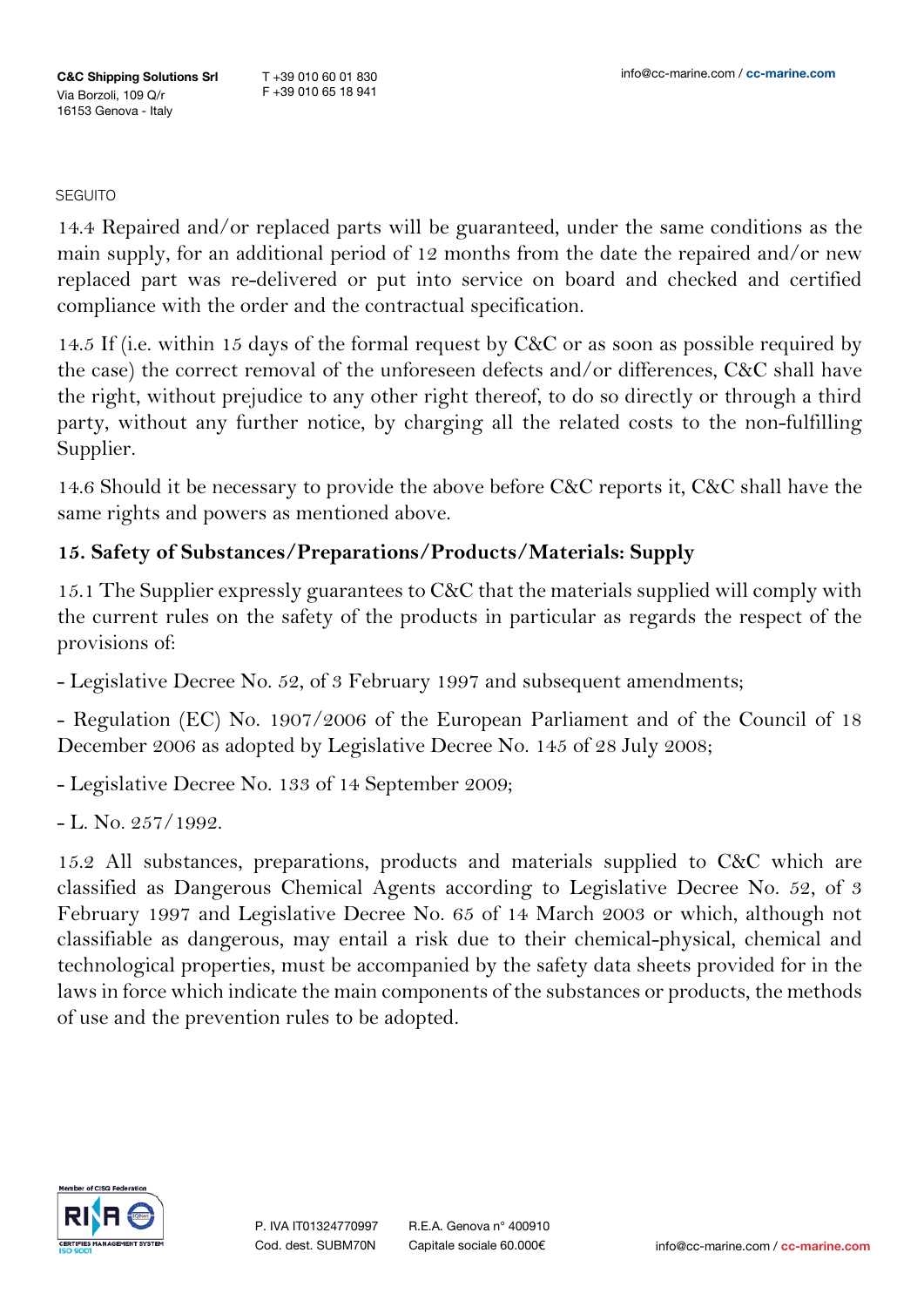15.3 In addition to the information contained in the "*Safety Data Sheet*" in the technical documentation attached to the offer, the presence of preparations, products or materials in

which substances belonging to the category of "Dangerous Chemical Agents" classified as R40 - R45 - R46 - R47 and R49 are present must be specifically highlighted.

15.4 The safety data sheets must also be delivered or sent on a computer support to the competent Plant Department.

The removal of such products and their transport to the authorised places are the responsibility and expense of the Supplier.

15.5 If, for any reason, even at C&C's request, the products and materials supplied should be replaced or undergo variations such as to modify their "classification for the purposes of the assessment of occupational risks and for the environment" the Supplier shall forward an updated information sheet in advance.

15.6 Preparations and ready-to-use products and materials supplied may not be classified as "Dangerous Chemical Agents" with "Risk Phrases" R45 - R46 – R47 and R49.

## **16. Invoicing - Prices**

16.1 Invoices must be addressed to: C&C Shipping Solutions S.r.l., Via Borzoli 109 Q/r, 16153 GENOA, VAT NO. IT01324770997, recipient code SUBM70N

16.2 The invoices must be subject to the VAT tax system indicated in the order.

16.3 Where it is indicated that invoices must be issued under the VAT-exempt regime, they shall be subject to the statutory stamp and shall contain the following wording:

"VAT-exempt transaction pursuant to art. ….(see order)

16.4 In addition to other statutory data, the following reference data shall be provided on each invoice:

- job number (detectable from the first page of the order).

- order number.

- order position (only for invoices that do not fully cover the order).

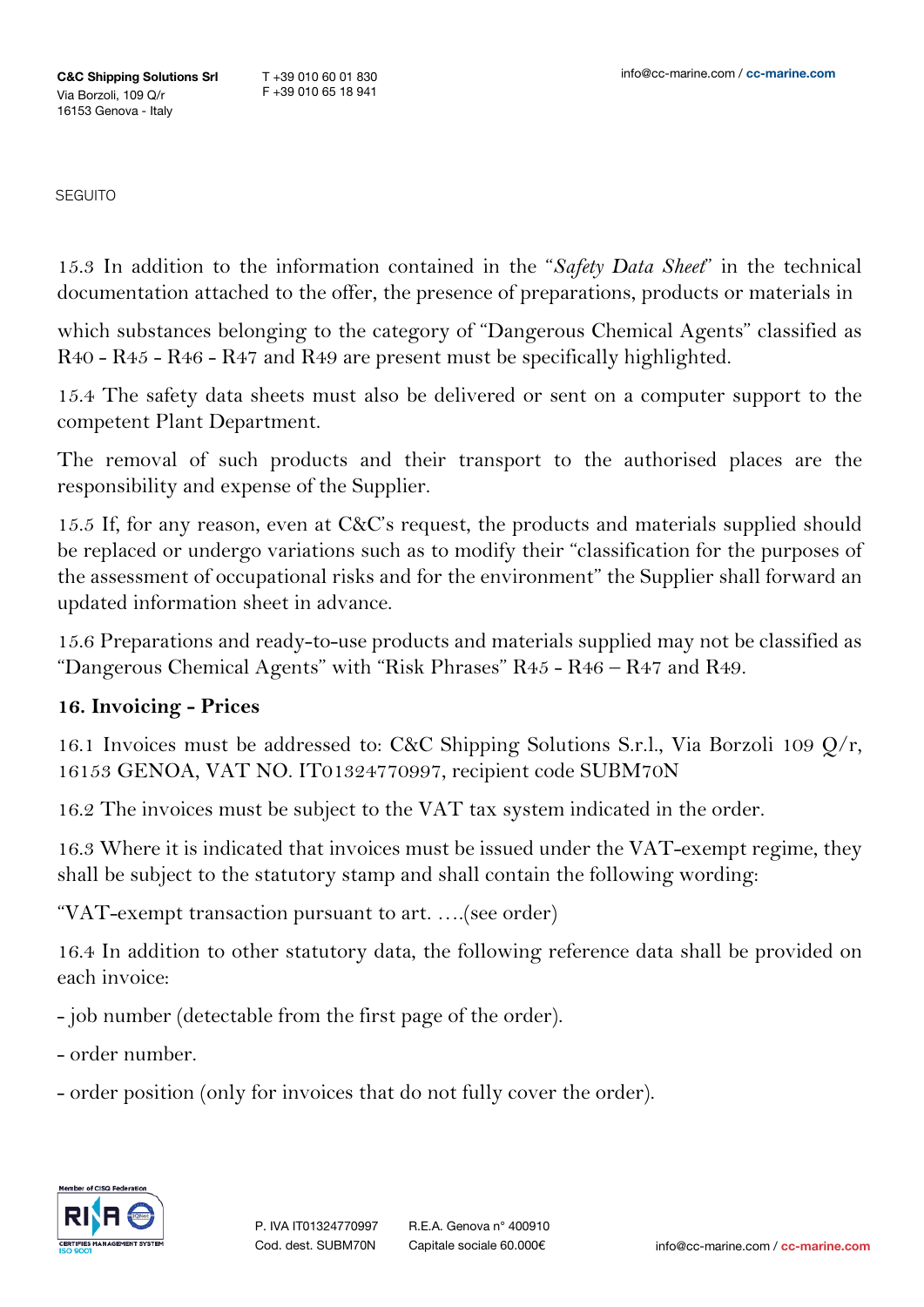$\mathsf{S}\mathsf{H}\mathsf{H}\mathsf{H}\mathsf{H}$  are indicated in the order.

- a brief but understandable description of the material.

16.5 The prices indicated on the order are fixed and are not subject to any revision until the contract is fully completed, even by way of derogation from articles 1467 e 1664 sections 1

and 2 of the Civil Code. They are valid for national or nationalised materials made carriage paid, including packaging.

### **17. Incorrect documentation**

Any charges, also of a tax nature, that C&C may incur following errors or omissions on documentation submitted by the Supplier (invoices, accompanying notes, etc.) shall be borne by the Supplier.

## **18. Confidentiality - Intellectual property**

The Supplier undertakes not to reproduce and transmit to others the designs and models made available by C&C to carry out the supply to third parties, not to sell the materials made on such designs, to limit manufacture to the quantities entered in the order and to destroy any waste.

## **19. Express termination clause**

19.1. In addition to the cases provided for in other provisions of the General Purchase Conditions, C&C will have the right to cancel the purchase order, by registered letter with acknowledgement of receipt, without paying the Supplier any penalty and without prejudice to C&C's right to compensation for damage in case of the Supplier's non-fulfilment before confirmation of the order by the Supplier according to the previous art. 4.

In addition, the contract will be terminated in the event of any of the following assumptions:

(i) the Supplier fails to comply with the commitments arising from the guarantee;

(ii) the Supplier refuses without reason to give its consent to changes in the purchase order in accordance with art. 5 above;

(iii) the Supplier is in breach of one of the obligations arising from the General Purchase Conditions or from a contract between the parties to which the purchase order is subject, and such non-compliance is not remedied within 10 (ten) days of the receipt of the written dispute of the non-fulfilment by C&C;

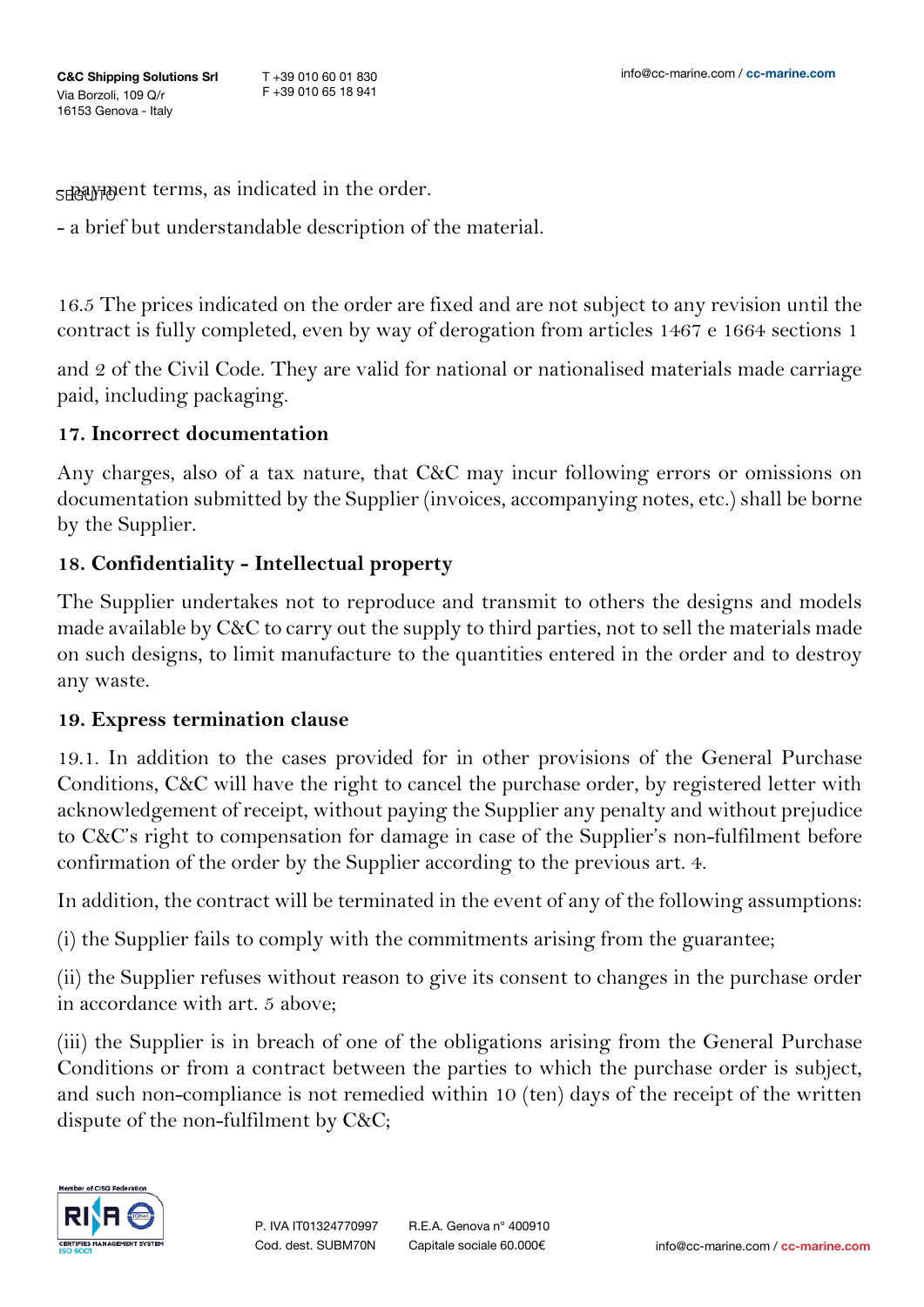$\langle$ it) and event which constitutes a force majeure event in accordance with article 7 is delayed by more than three months from the date of delivery.

(v) the Supplier is declared bankrupt or a voluntary liquidation or termination procedure of the company is active (or activated) or has entered bankruptcy proceedings or enters into

any agreement or pact with its creditors or a liquidator of all or part of its assets or business activities is appointed to the Supplier.

19.2 In addition, without prejudice to the provisions of the following clause and unless otherwise agreed in writing, C&C reserves the right to cancel the order at any time in whole or in part by fax and subsequent registered letter with acknowledgement of receipt justifying the decision. Upon receipt of the cancellation of the purchase order, the Supplier will immediately discontinue any processing related to that purchase order, will not place any order, or make any further commitment to materials or services necessary to complete the work, and will take reasonable steps to minimise the cancellation costs and losses.

19.3 In the event of cancellation not attributable to the Supplier's fault, the Supplier shall be entitled to claim compensation, the amount of which shall be decided by mutual agreement of the parties taking into account the time of cancellation, the amount of work already carried out and the costs and expenses already incurred by the Supplier in relation to the cancelled purchase order, unless the Supplier sells the Goods to other purchasers.

## **20. Processing of personal data**

C&C and the Supplier agree that the data received by each Party in connection with this contract, Purchase Order and Technical Documentation (where applicable) shall only be used for the performance of this Agreement or Purchase Order. The above data may not be disclosed in any way and to any other except to the persons who must know said data in relation to the performance of this contract or of the Purchase order (for example, carriers, accountants, consultants, etc.). The receipt of data is necessary for the purposes of this contract. Each Party may:

- ask the person responsible for processing confidential data appointed by the other party to access, edit or delete certain data;

- object to the use of the above data according to and for the effects of art. 7 of Legislative Decree no. 196/2003, which each Party declares being aware of.

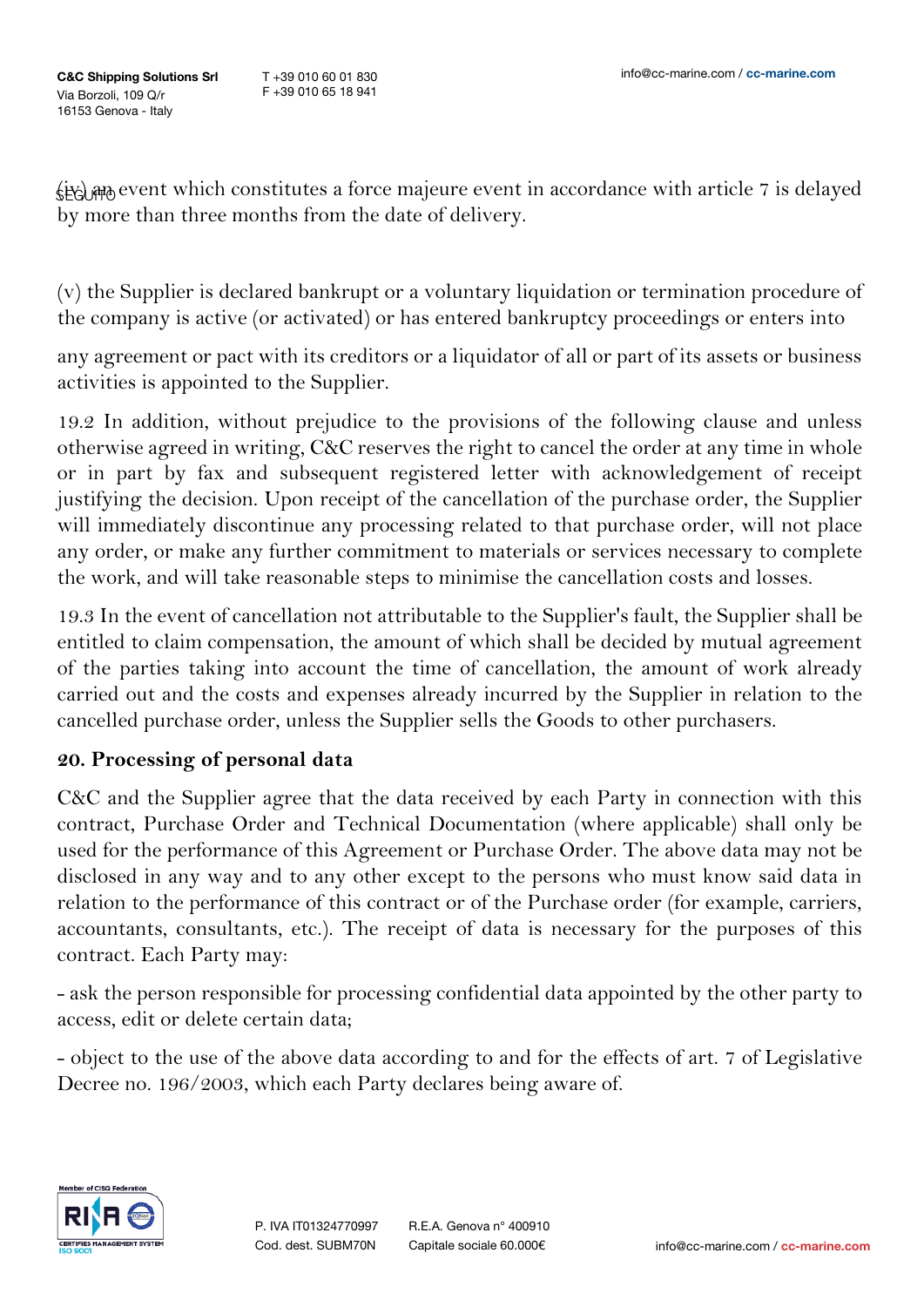## **21. Compliance with standards and principles (compliance)**

21.1 The Supplier shall comply with the legal rules concerning the treatment of employees, environmental protection and occupational health and safety and shall undertake to minimise the negative effects of its activities on people and the environment.

21.2 In the event that the Supplier repeatedly breaks the law and/or breaks the law despite having been properly advised and is unable to demonstrate that such a breach has been remedied to the extent possible and has taken appropriate precautions to prevent future breaches, C&C reserves the right to cancel or terminate the supply contract without notice.

**22. Rules to be followed for work to be carried out inside the Shipyard** The Supplier is in any case obliged to observe and comply with the rules of conduct and safety in force inside the shipyard.

#### **23. Disputes**

For that not indicated in these general conditions and in the special conditions of the order, the laws of the Italian State shall apply. The Court of Genoa shall be competent for any and all disputes.

### **24. General**

24.1 Partial invalidity

In the event that one or more of the clauses of the General Purchase Conditions are null, void, invalid, illegal or inapplicable for any reason, they will be deemed unwritten and this shall not affect the validity and applicability of any other provision of the General Purchase Conditions.

24.2 Compliance with laws and regulations.

The Supplier undertakes to know and fully comply with all laws, decrees and regulations issued by local authorities or other authorities, and any rules and regulations issued by private or public organisations and concerning its activity in the context of the fulfilment of the Purchase order. The Supplier, in particular, shall bear the economic and/or administrative consequences suffered by C&C as a result of non-compliance by the Supplier, its staff, its agents or manufacturers, with the provisions of such laws, decrees, regulations or other texts.



R.E.A. Genova n° 400910